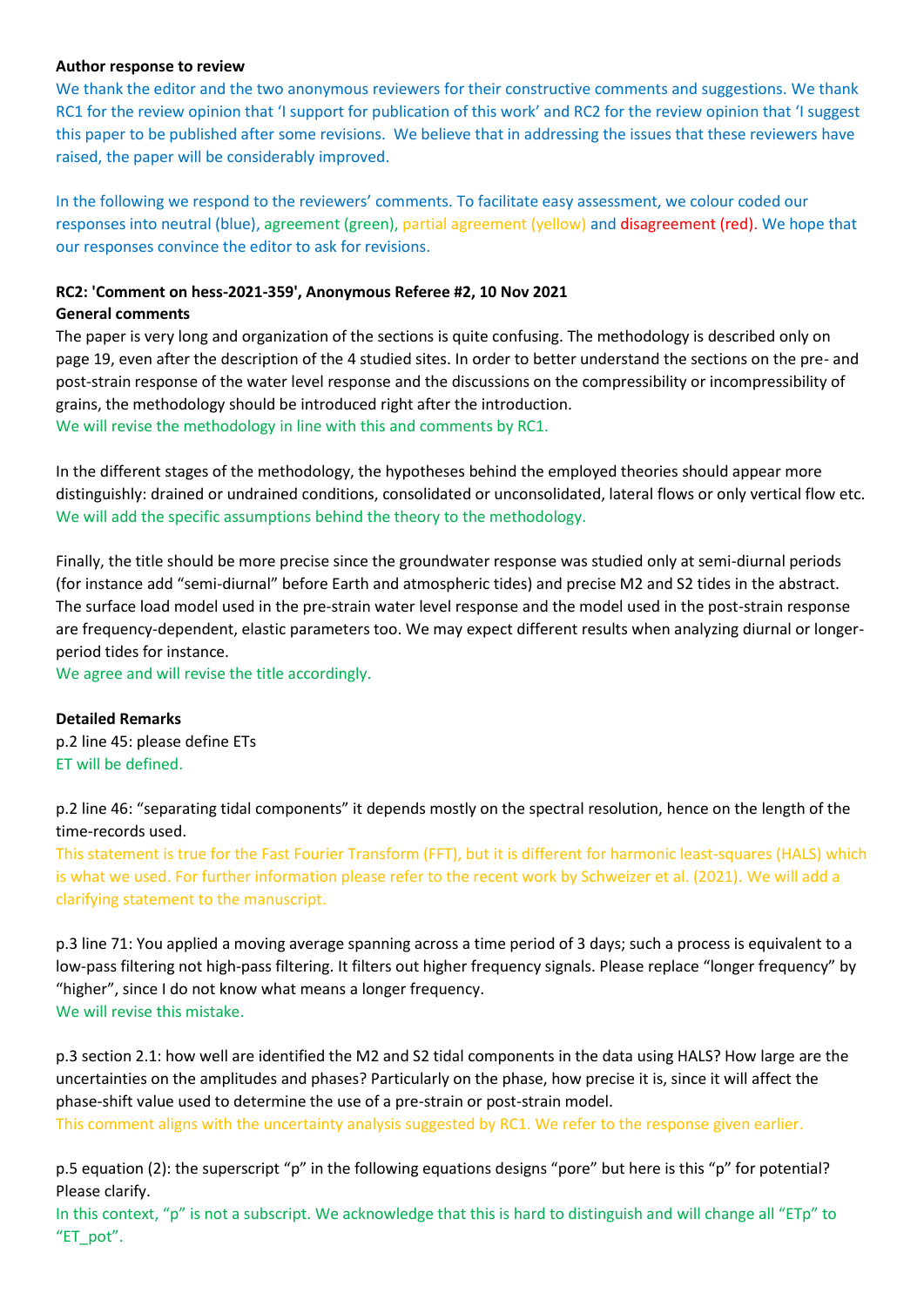p.6 line 138 typo: dilation à dilatation This will be corrected.

p.7 section 2.2.3 the figure 3 is referenced here before Figure 2. Please reorganize figures in order they are numerated in the order of citation. This will be corrected.

p.8 section 2.2.3 some discussion on the boundary layer depth associated with the parameter aw/rw should be done in regard with the pre-strain model depth here after. We are confused as the reviewer refers to section 2.2.3 but also a "boundary layer depth" and pre-strain model (which is section 2.2.4). We are unsure what this means.

p.8 section 2.2.4 more discussion on the boundary layer depth is missing. For instance, at which depth/diffusivity the amplitude AM2 is maximum?

The depth/diffusivity combination at which A\_M2 is maximal can be seen in Figure 2a. We will add a statement including a reference to the figure.

Interpretation of Fig. 2 is missing. For instance, with respect to the plots shown in Fig. 6.11 in the book by Wang (2000), at what depth the diffusive pore-pressure effects are confined? What is the limit in terms of thickness for using this theory as a good approximation? What about the phase of eq. (14), if you plot it wrt z/d, in which depth/diffusivity range does the sign change? XXX

p.8 line 196 is this 10 m the value obtained for d when the pore-pressure is equal to surface load? How much larger the pore-pressure can be wrt surface load (when loading efficiency is larger than 1)? Please explain better the adequacy (the valid depths ranges) when combining ET and AT. We will add a statement to clarify this.

p.10 section 2.3 please introduce here BE = barometric efficiency. This section related to damping could be put into or right after section 2.2.2.

We decided to separate the influences of ET and AT in the methodology as they require disentangling before combining the obtained results. Section 2.3 discusses the influence of AT and moving this after 2.2.2 would merge this with the section discussing ET influences. This change would confuse the reader's understanding of the separate mechanisms that are shown in Figure 1.

p.12 equation (26) in the denominator, the \theta should be rather a \gamma. This mistake will be corrected.

p.14 equations 32-35 are solved using an iterative LS scheme. Why not using a Bayesian inference in particularly to check the correlations between the various parameters? We will use a more sophisticated approach to obtain uncertainties and correlations between the various parameters.

p.17 line 349 please define MASL (m above sea level) We will revise as suggested.

*p.17 last line: "the ~28 days" as the minimum requirement for what? In order to separate M2 and S2 in terms of frequency resolution we would need 57 days. Please precise.*

We wish to point out that the reviewer is likely referring to the Fast Fourier Transform. In this work we use harmonic least-squares (HALS) which has been tested by Schweizer et al. (2021). We will clarify this including a citation to avoid confusion.